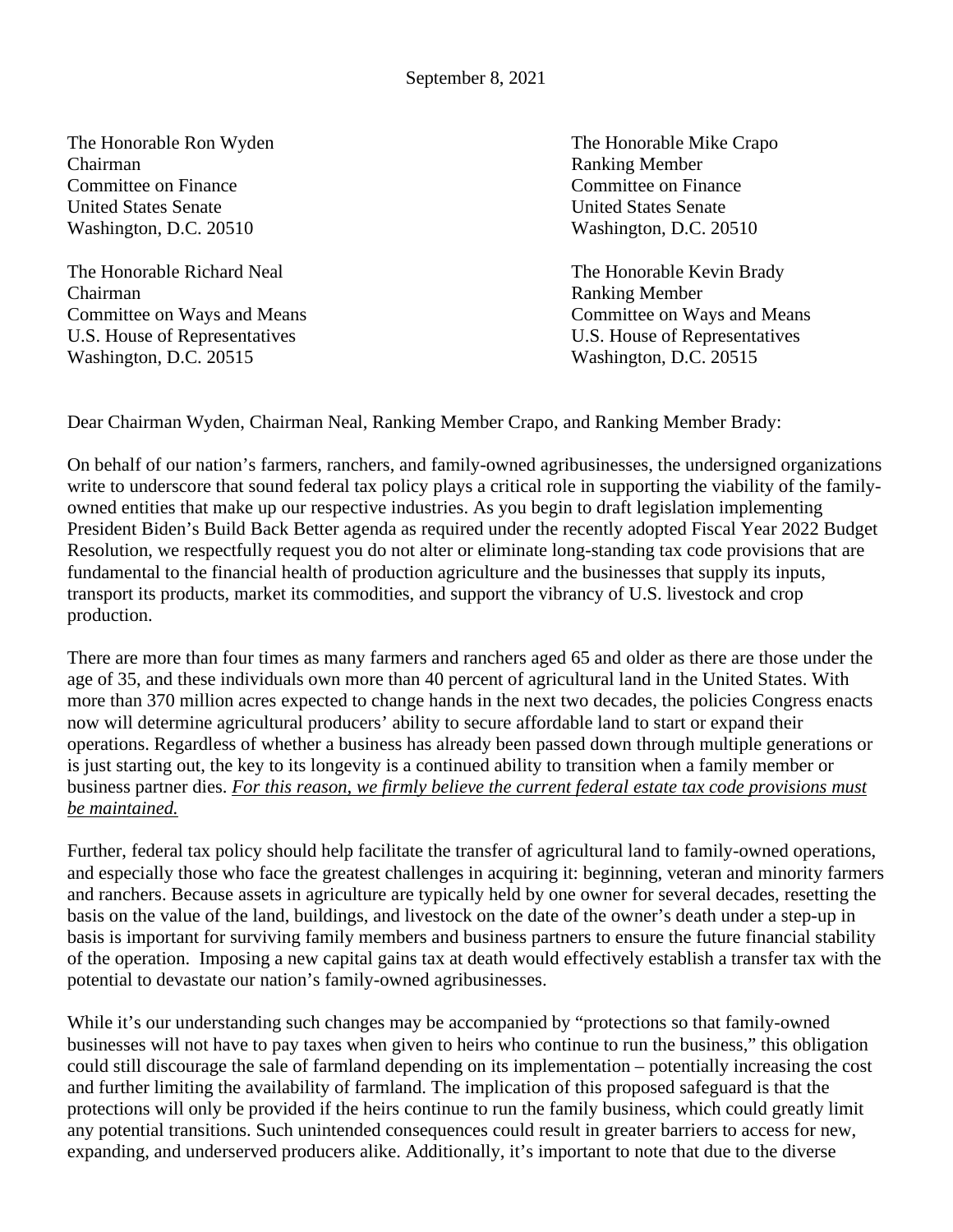complexity of ownership structures across family-owned agricultural entities, combined with the current tax code's fairly restrictive definition of family, it would be virtually impossible to provide meaningful protections for those that need it most. Simply put, exemptions for family-owned farms, ranches, and agribusinesses are untenable. *As such, we remain ardently opposed to repealing the step-up in basis and to imposing new capital gains taxes on family farms and ranches when there is a death in the family.*

Farms and ranches, like all businesses, must constantly adapt and reinvest in their land, buildings, equipment, and animals to stay efficient and competitive in the marketplace. They must do this while dealing with cash flow challenges that come from thin profit margins and from having to pay ongoing operating expenses with uneven or seasonal income. These issues are compounded by a heavy tax burden that further reduces financial resources. *Key to maintaining a reasonable level of taxation for pass-through businesses* like farms and ranches is continuation of the Sec. 199A business income deduction. Eliminating or reducing this key business provision will result in a huge tax increase for farmers and ranchers at a time when they can ill afford it. *Similarly, retaining like-kind exchanges, which allows businesses to buy and sell like assets without tax consequences, also helps farmers' and ranchers' cash flow and allows them to to reinvest in their businesses.*

As the economic backbone of nearly every county and rural community across the U.S., the importance of American agriculture and related industries cannot be overlooked. Farmers, ranchers, and family-owned agribusiness operators are responsible for producing the safe, affordable, and abundant food, fiber, and fuel supplies Americans enjoy every day. As the stewards of nearly 900 million acres of crop and rangeland, farmers, and ranchers play an important role in terms of natural resource and land conservation. For agricultural producers, carrying on the legacy of our predecessors and setting the next generation up for success is critically important. It is with this in mind that we urge you to preserve the federal tax provisions that have long-supported American agriculture.

Sincerely,

AgriBusiness Association of Kentucky Agribusiness Council of Indiana Agricultural & Food Transporters Conference of ATA Agricultural Council of Arkansas Agricultural Retailers Association Alabama Cattlemen's Association Alabama Farmers Federation Alabama Nursery & Landscape Association Alabama Soybean and Corn Association Amcot American Beekeeping Federation American Cotton Producers American Farm Bureau Federation American Feed Industry Association American Horse Council American Livestock Markets & Dealers Association American Mushroom Institute American National CattleWomen, Inc. American Pulse Association American Quarter Horse Association American Seed Trade Association

American Sheep Industry Association American Soybean Association American Sugar Alliance American Sugar Cane League American Sugarbeet Growers Association American Veterinary Medical Association AmericanHort Arizona Cotton Ginners Association Arizona Cotton Growers Arizona Crop Protection Association Arizona Dairy Producers Trade Association Arizona Farm Bureau Arizona Nursery Association Arkansas Cattlemen's Association Arkansas Cotton Ginners Association Arkansas Cotton Warehouse Association Arkansas Farm Bureau Federation Arkansas Rice Federation Arkansas Soybean Association Associated Milk Producers Inc. California Association of Winegrape Growers California Bean Shippers Association California Cattlemen's Association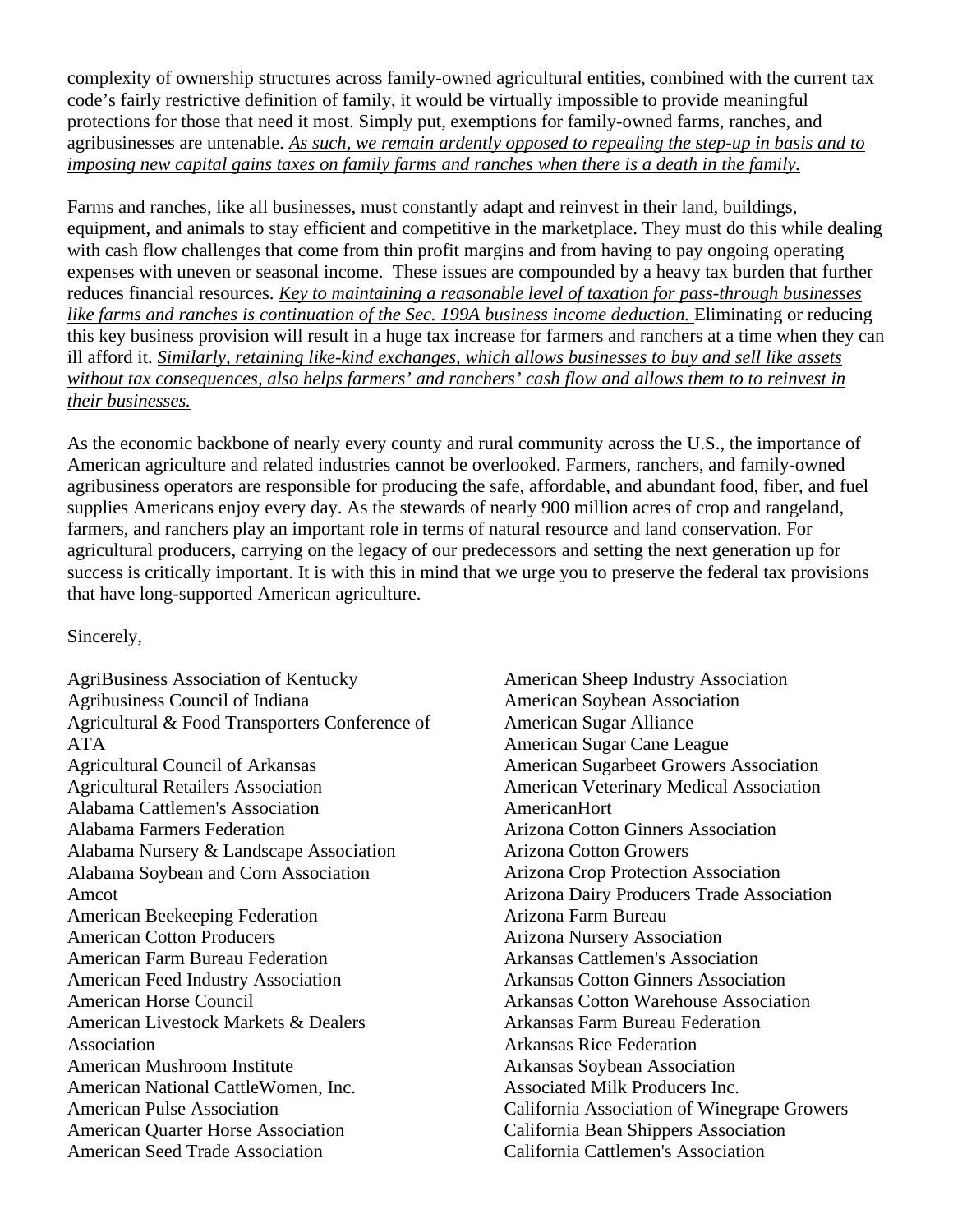California Cotton Ginners and Growers Association California Farm Bureau California Rice Commission California Rice Industry Association Center for Dairy Excellence Colorado Cattlemen's Association Colorado Corn Growers Association Colorado Dairy Farmers Colorado Farm Bureau Colorado Livestock Association Colorado Nursery and Greenhouse Association Colorado Sorghum Association Colorado Wool Growers Association Connecticut Farm Bureau Association Connecticut Land Conservation Council Connecticut Nursery and Landscape Association Cotton Growers Warehouse Association Cotton Producers of Missouri Cotton Warehouse Association of America Crop Insurance Professionals Association Dairy Producers of New Mexico Delaware Farm Bureau Delta Council Edge Dairy Farmer Cooperative Far West Agribusiness Association Farm Credit Council FarmFirst Dairy Cooperative Florida Cattlemen's Association Florida Citrus Mutual Florida Farm Bureau Federation Florida Fertilizer & Agrichemical Association Florida Nursery, Growers and Landscape Association Food Producers of Idaho Georgia Agribusiness Council Georgia Cattlemen's Association Georgia Corn Growers Association Georgia Cotton Commission Georgia Farm Bureau Federation Georgia Green Industry Association Georgia Milk Producers, Inc. Georgia/Florida Soybean Association Hawaii Cattlemen's Council, Inc. Hawaii Farm Bureau Federation Idaho Barley Commission Idaho Dairymen's Association Idaho Farm Bureau Federation Idaho Grain Producers Association Idaho Hay and Forage Association Idaho Irrigation Equipment Association

Idaho Nursery & Landscape Association Idaho Oilseed Commission Idaho Onion Growers Association Idaho Sugarbeet Growers Association Idaho-Oregon Fruit and Vegetable Association Illinois Beef Association Illinois Corn Growers Association Illinois Farm Bureau Illinois Fertilizer and Chemical Association Illinois Green Industry Association Illinois Milk Producers Association Illinois Soybean Growers Indiana Beef Cattle Association Indiana Corn Growers Association Indiana Dairy Producers Indiana Farm Bureau Indiana Soybean Alliance Iowa Cattlemen's Association Iowa Corn Growers Association Iowa Farm Bureau Iowa Soybean Association Iowa State Dairy Association Kansas Corn Growers Association Kansas Cotton Association Ginner Committee Kansas Dairy Association Kansas Farm Bureau Kansas Grain Sorghum Producers Association Kansas Livestock Association Kansas Sheep Association Kansas Soybean Association Kentucky Cattlemen's Association Kentucky Corn Growers Association Kentucky Farm Bureau Kentucky Soybean Association Land Trust Alliance Livestock Marketing Association Livestock Marketing Association of Texas Louisiana Cattlemen's Association Louisiana Cotton and Grain Association Louisiana Farm Bureau Federation Louisiana Rice Producer Group Maine Farm Bureau Association Maine Landscape and Nursery Association Maryland & Virginia Milk Producers Cooperative Maryland Cattlemen's Association, Inc. Maryland Farm Bureau Michigan Bean Commission Michigan Cattlemen's Association Michigan Corn Growers Association Michigan Farm Bureau Michigan Nursery & Landscape Association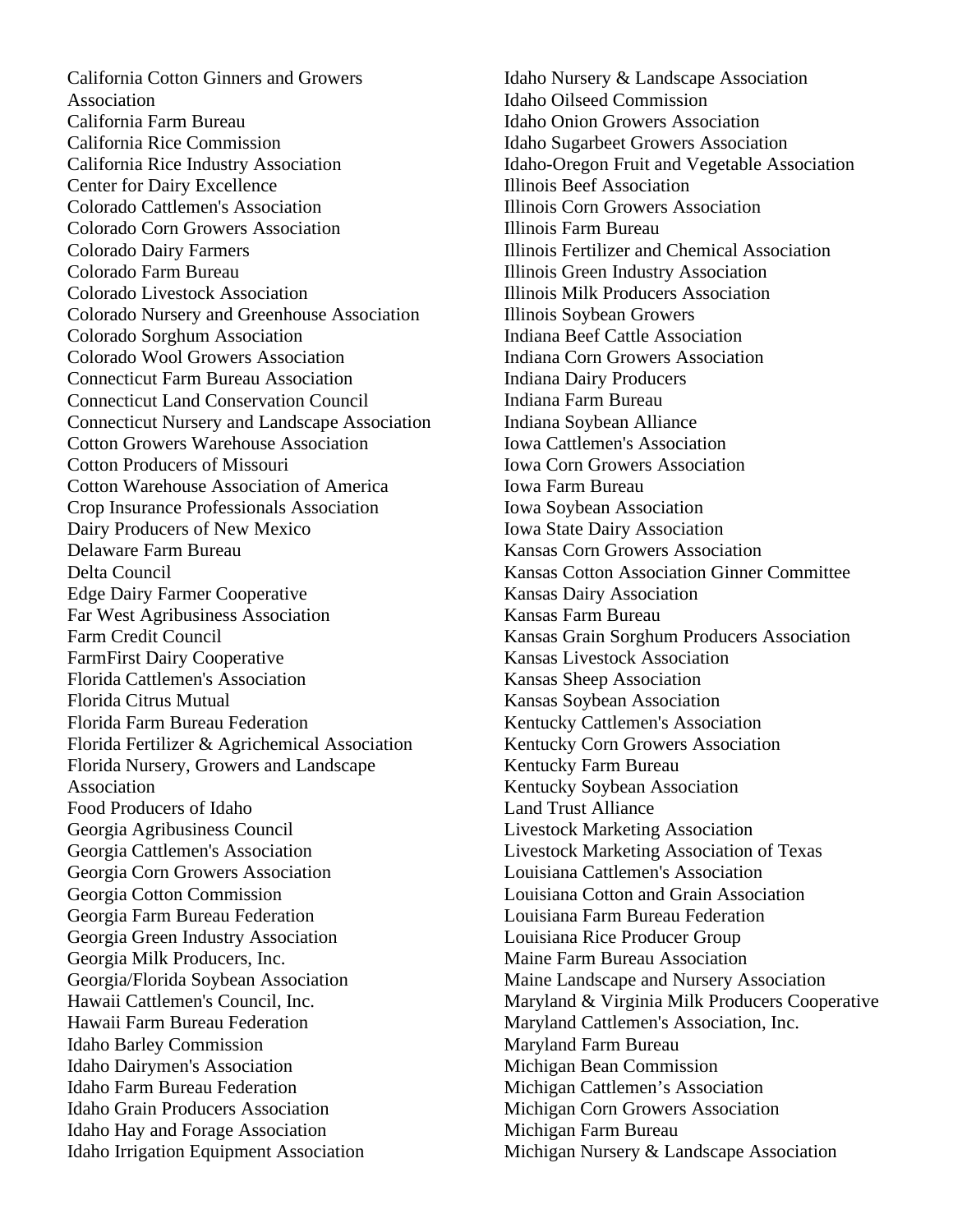Michigan Soybean Association Mid Atlantic Soybean Association Midwest Dairy Coalition Milk Producers Council Minnesota Corn Growers Association Minnesota Farm Bureau Minnesota Milk Producers Association Minnesota Soybean Growers Association Minnesota State Cattlemen's Association Mississippi Cattlemen's Association Mississippi Farm Bureau Federation Mississippi Rice Council Mississippi Soybean Association Missouri Cattlemen's Association Missouri Corn Growers Association Missouri Farm Bureau Missouri Rice Research and Merchandising Council Missouri Soybean Association Montana Association of Land Trusts Montana Farm Bureau Federation Montana Stockgrowers Association Montana Wool Growers Association National All-Jersey National Association of State Departments of Agriculture National Association of Wheat Growers National Barley Growers Association National Cattlemen's Beef Association National Corn Growers Association National Cotton Council National Cotton Ginners Association National Council of Farmer Cooperatives National Grain and Feed Association National Grange National Milk Producers Federation National Onion Association National Peach Council National Potato Council National Sorghum Producers National Sunflower Association National Turkey Federation Nebraska Agri-Business Association Nebraska Cattlemen Nebraska Corn Growers Association Nebraska Farm Bureau Federation Nebraska Sorghum Producers Association Nebraska Soybean Association Nebraska State Dairy Association Nevada Cattlemen's Association Nevada Farm Bureau Federation

Nevada Wool Growers New Hampshire Farm Bureau Federation New Jersey Farm Bureau New Mexico Cattle Growers Association New Mexico Cotton Ginners Association New Mexico Farm and Livestock Bureau New Mexico Pecos Valley Farmers Association New Mexico Sorghum Association New York Corn & Soybean Grower Association New York Farm Bureau New York State Flower Industries North American Renderers Association North Carolina Cattlemen's Association North Carolina Cotton Producers Association North Carolina Farm Bureau North Carolina Soybean Producers Association North Dakota Corn Growers Association North Dakota Farm Bureau North Dakota Grain Growers Association North Dakota Lamb and Wool Producers Association North Dakota Soybean Growers Association North Dakota Stockmen's Association Northarvest Bean Growers Association Northern Canola Growers Association Northern Pulse Growers Association Northwest Agricultural Cooperative Council Ohio AgriBusiness Association Ohio Cattlemen's Association Ohio Corn & Wheat Growers Association Ohio Dairy Producers Association Ohio Farm Bureau Federation Ohio Nursery & Landscape Association Ohio Soybean Association Oklahoma Cattlemen's Association Oklahoma Cotton Council Oklahoma Farm Bureau Oklahoma Soybean Association Oregon Association of Nurseries Oregon Cattlemen's Association Oregon Dairy Farmers Association Oregon Farm Bureau Owyhee Cattleman's Association Panhandle Peanut Growers Association Partnership of Rangeland Trusts Pennsylvania Cattlemen's Association Pennsylvania Farm Bureau Pennsylvania Landscape & Nursery Association Plains Cotton Growers, Inc. Plant California Alliance Professional Dairy Managers of Pennsylvania